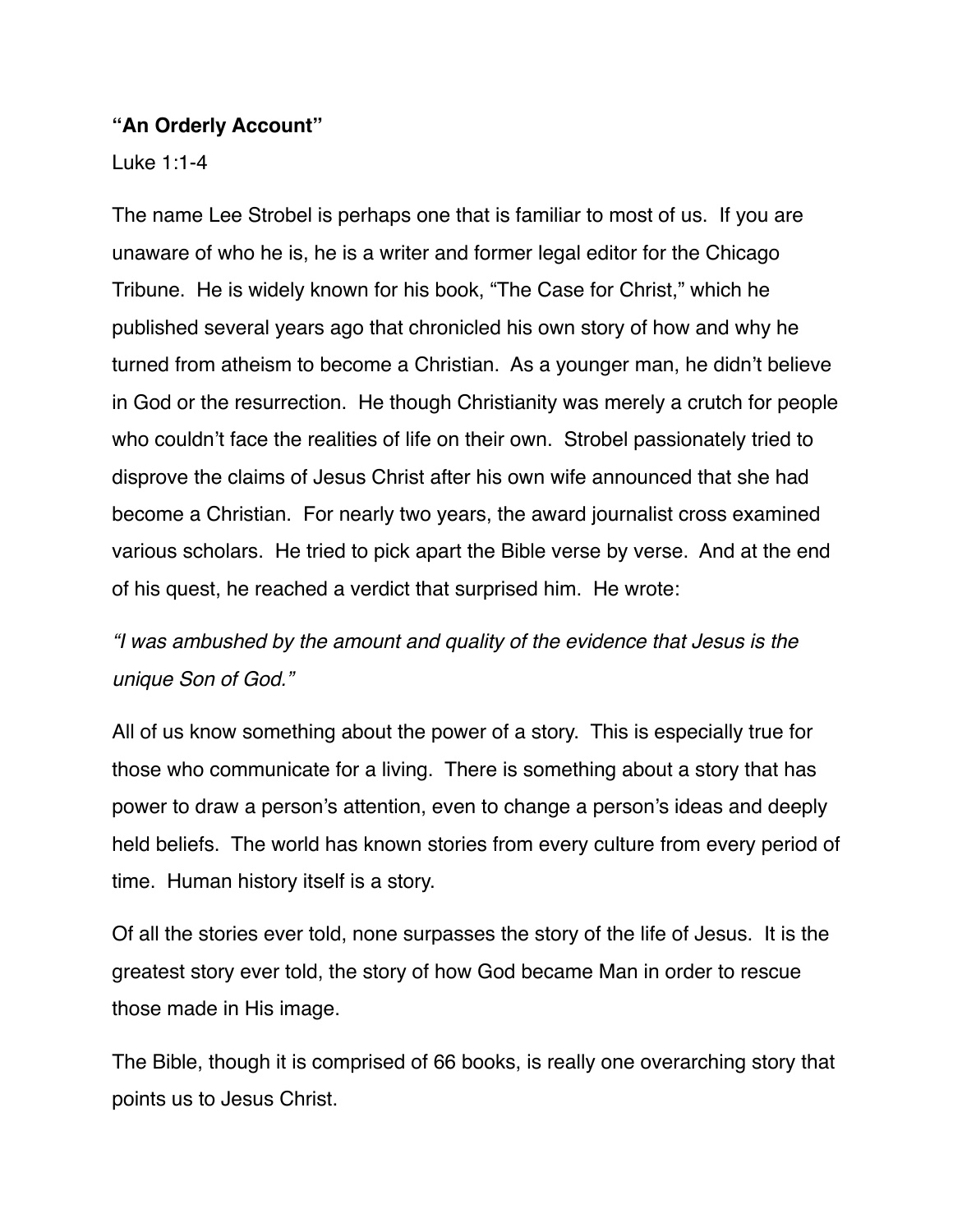While it is true that we find out who we are and where we are headed from Scripture, and while there may be some helpful truths to apply, the main storyline is all about Christ. The prophets who wrote in the Old Testament spoke of Jesus, as did the apostles.

**Warren Wiersbe** *- "When He wrote the Bible, God didn't give us a ponderous theology book divided into sections labeled, God, Creation, Man, Sin, and so*  forth. Instead, He gave us a story, a narrative that begins in eternity past and *ends in eternity future."* 

The story of Scripture is a true story! It is the story of God's redemptive plan to rescue and redeem sinful humanity through the work of His Son. It is a love story, the story of a Father's love for His Son, and a story of a Savior's love for the fallen members of Adam's race. Scripture presents God as a refuge and rock of salvation for all who are oppressed. He is a Savior for Sinners, and nowhere is this more vividly on display than in the Gospel of Luke.

Each of the four gospels, though they are unified in their purpose, are unique in their presentation of the life and ministry of Jesus. *Matthew* is written with the Jewish perspective in mind and shows how Jesus is the legitimate heir to the throne of David. He is the King of the Jews, the long awaited Messiah. *Mark* is the gospel of action and shows how Jesus is the Suffering Servant. *John* is majestic in scope and presents Jesus as the Word made flesh. *Luke* shows us how Jesus is the perfect Man, God with us, the Savior who came to identify with those in need of rescue. He is One who mingles with people, One who spends time with tax collectors and undesirables, and One who shoulders the burden of the weak and weary.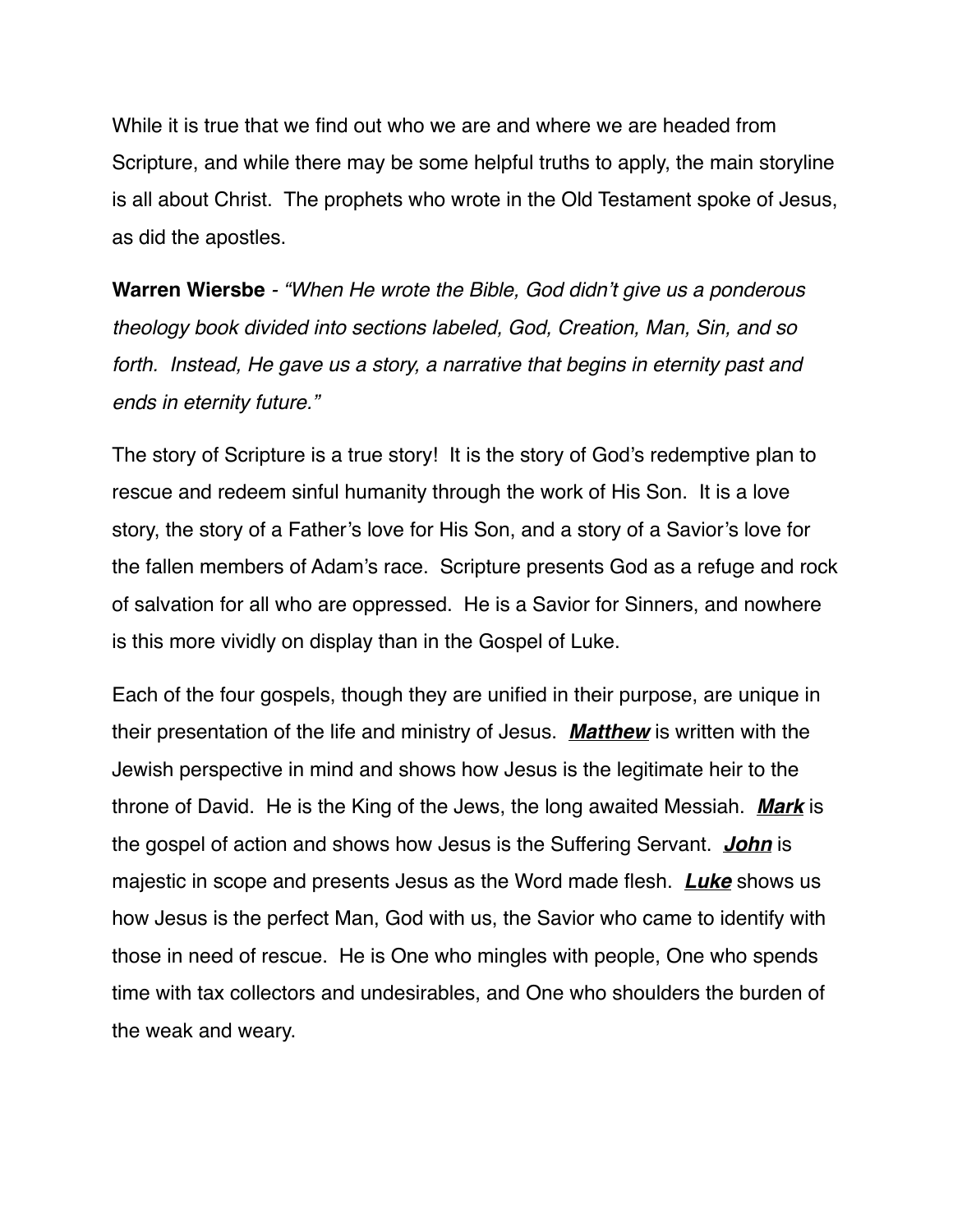The world we live in is filled with people who desperately need a loving touch, an encouraging word, a divine rescue. That's why Luke's message is so important because he shows us how Jesus is *A Savior for Sinners*.

The key verse to unlocking the riches of Luke's gospel is found in the nineteenth chapter, which says:

### **Luke 19:10—"For the Son of Man came to seek and to save the lost."**

And throughout the 24 chapters of the book, that is exactly what Jesus is doing. As you read the book, pay careful attention to how Luke seems especially concerned that you and I understand that Jesus is a Savior for the whole world, both Jews and Gentiles alike. In a detailed way, Luke highlights the dignity of those who were often overlooked and looked down upon by the rest of society.

Luke shows how Jesus ministered to:

- **•** Sinners; some of the most memorable characters were also some of the most disreputable (Zacchaeus, etc.)
- **•** Gentiles; from the earliest verses in the opening chapters we read that Jesus' birth is good news for the entire earth and He will be a light for the Gentiles; he points out the healing of a centurion's servant in chapter 7
- **•** Women; Luke's portrait of the role of women involved in the ministry of Jesus is extraordinary; they are His faithful friends when even His disciples had abandoned Him
- **•** Children; Luke shows how Jesus loved little children who were sick and oppressed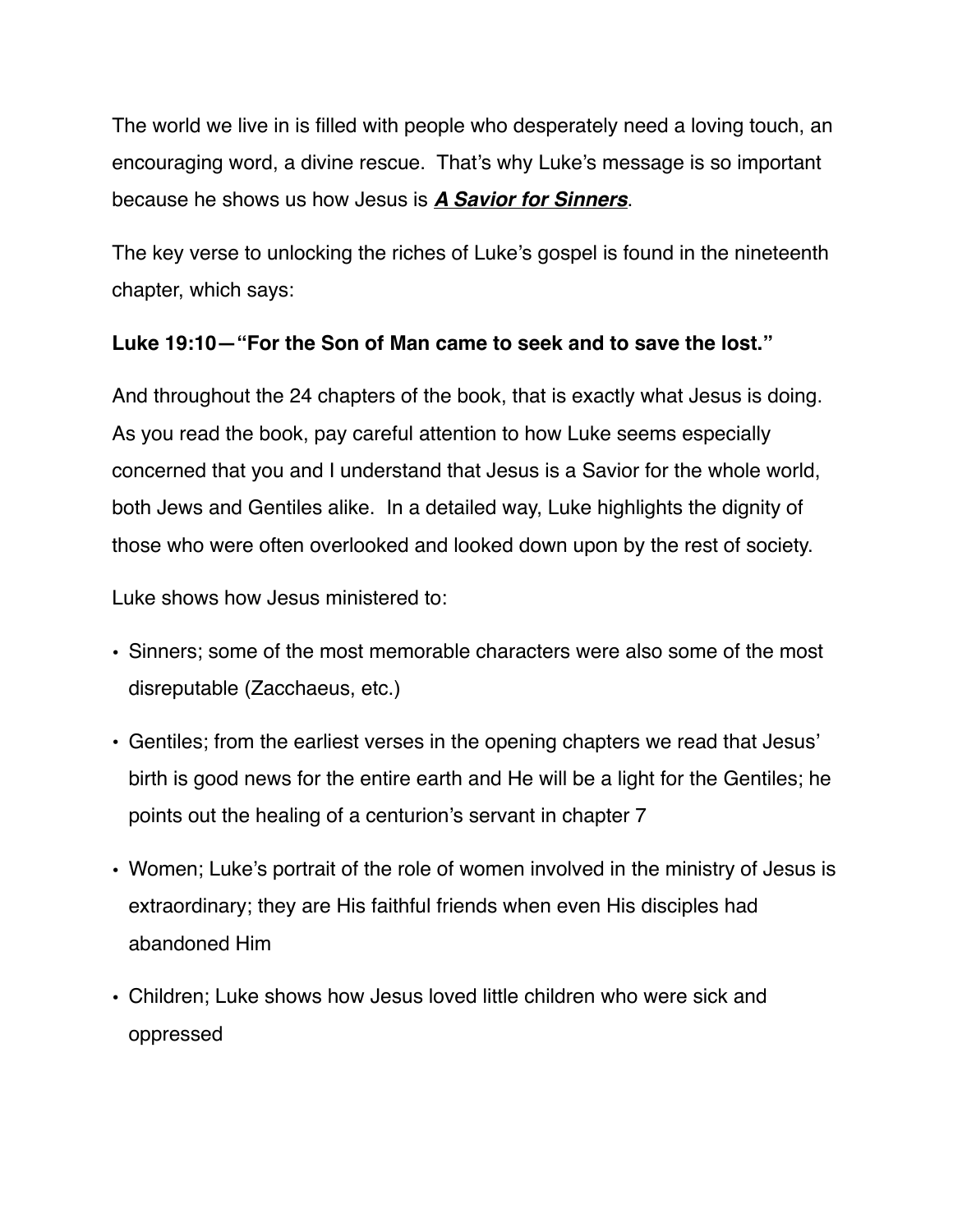Luke shows how even though Jesus ministered to crowds, at the same time He always took time for individuals.

**Charles Swindoll***—"Without diminishing the Lord's divine identity, Luke presents Jesus as the embodiment of God's concern for helpless humanity. Thanks to Luke, we know the good Samaritan (10:25-37), the woman healed of her eighteen-year infinity (13:10-17), the healing of a man with dropsy (14:1-6), the parables of the lost sheep and lost coin (15:1-10), the prodigal son (15:11-32), the greedy rich man and godly Lazarus (16:19-31), the healing of the ten lepers (17:11-19), Zaccheus (19:1-10), the penitent thief on the cross (23:39-43), and the faith of disillusioned believers on the road to Emmaus (24:13-35). He presumes his readers know only too well the rarities of living in a sin-sick world, so he presents the Son of God as the Great Physician."*

Just as each of the four gospels present us with a unique emphasis, they also begin with a unique introduction. Matthew begins with a genealogy that traces the lineage of Jesus from Abraham through David, emphasizing His place as heir to Abraham's promise and David's throne. Mark begins with the ministry of John the Baptist. John begins His gospel with a rich theology of Jesus as the incarnate Word who was with God in the beginning and who is God.

Luke begins his gospel differently—not with a genealogy, not with narrative, not with a theological statement. He begins much in the same way that an author would begin a story. In the opening verses, Luke gives what we would call a 'preface' to his gospel. A preface is a statement of introduction in which an author states his thesis. It is a brief word of explanation concerning the information to follow.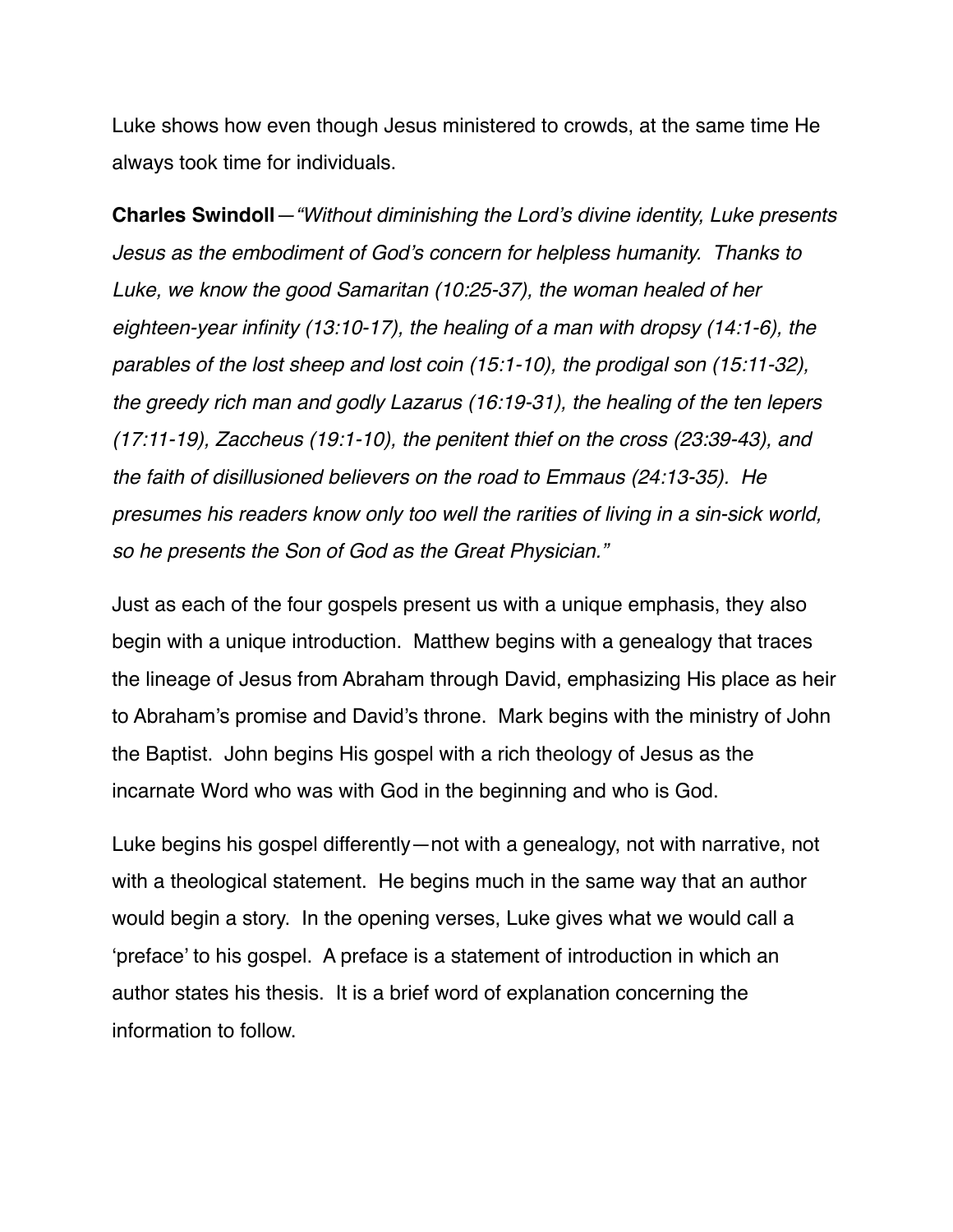In this preface, Luke says that he has written to provide us with an orderly account so that we as readers would have confidence in what we've been taught.

#### **1. COMPILATION of a narrative (1:1-2)**

*"Inasmuch as many have undertaken to compile a narrative of the things that have been accomplished among us, just as those who from the beginning were eyewitnesses and ministers of the word have delivered them to us…"*

First things first, who was Luke? His name isn't mentioned in any of the four gospels, including this one that bears his name. To be honest, there is not that much information in the New Testament about him. But from what we do know, we're able to piece together a picture of a humble scholar.

Not only was he a scholar, but he was also a physician and a historian. Most of what we know about Luke comes from the book of Acts, which served as the follow up volume to his gospel. As the author of both the Gospel of Luke as well as the Book of Acts, he is responsible for writing more than 25% of the New Testament.

Luke wasn't a Jew; he was a Gentile by birth. He was a travel companion of the apostle Paul, and more than likely was one of Paul's converts in Troas. According to the first of three 'we' passages in Acts, it would seem that this is where Luke first encountered Paul during his second missionary journey. Acts 16 says that Paul and Silas settled in the seaport town of Troas to consider their next move. During their stay, Paul had a vision of a man from Macedonia urging him to come help. So the team set out from Troas to Philippi, and Luke was included in their number.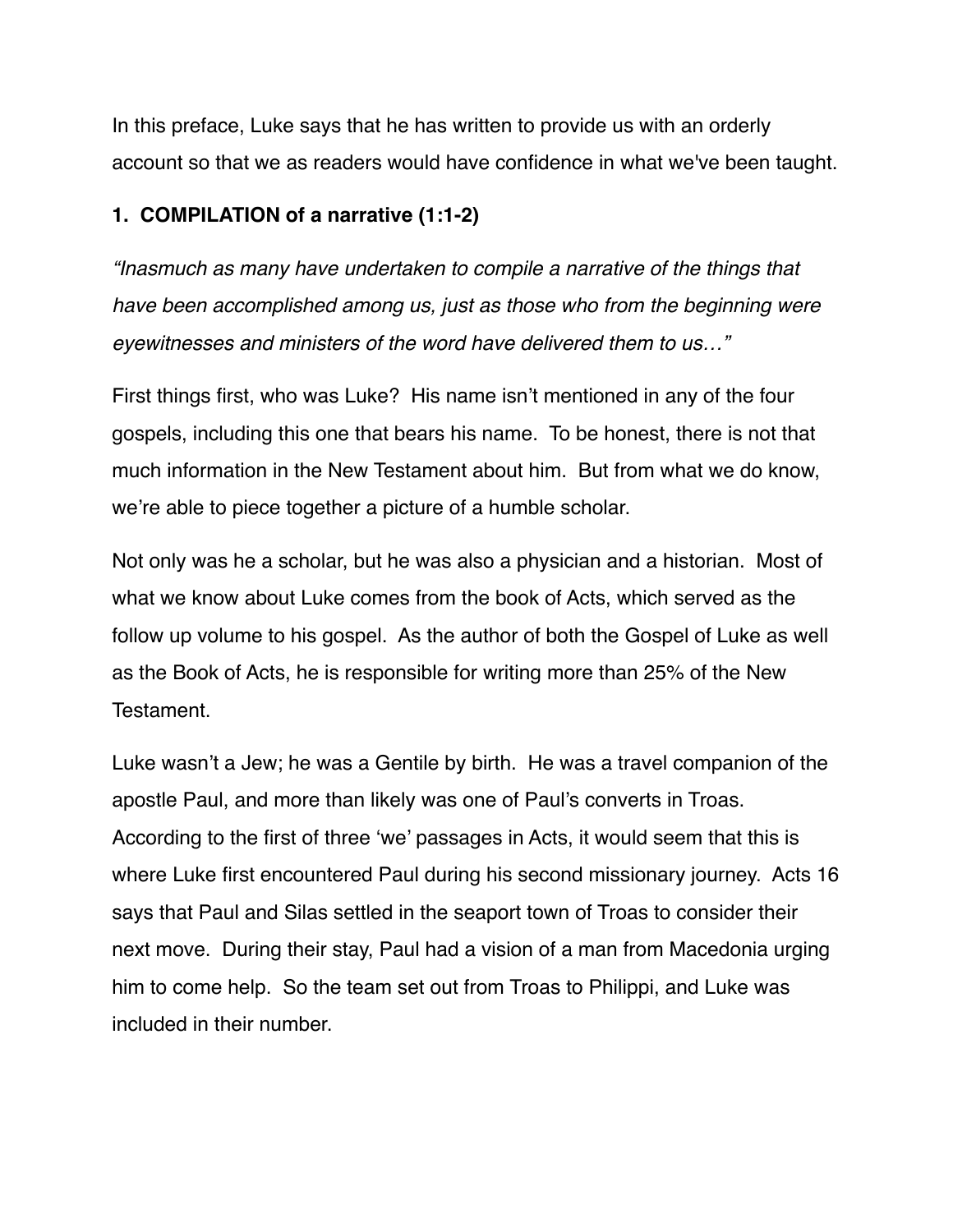While traveling with Paul, Luke no doubt encountered pockets of believers who were scattered throughout the Roman Empire, each possessing their own body of oral tradition. As an educated man and scholar that he was, Luke could see a potential danger looming on the horizon. As that first generation of eyewitnesses began to pass from the scene, it left fewer firsthand accounts of Christ's life and ministry. Without an authoritative record backed up by eyewitness testimony, the fledgling church would be left with nothing more than fables that had taken the place of the authentic story.

The church needed a unified and comprehensive story of Christ's life. They needed a thoroughly researched and verified account that would equip them to separate fact from fiction. In other words, they needed an orderly account.

### **"Orderly Account"***—accurate; in logical sequence*

And an orderly account is exactly what the Holy Spirit inspired Luke to write.

Some Bible scholars have pointed out that Luke's literary style compares to classical Greek historians. He had a keen ability to gather research, arrange data, and prepare a readable history. As far as literary concerns go, what he writes here in the first four verses of chapter 1 is perhaps the best grammatically structured paragraph in the whole New Testament. In fact, it is one long sentence in classical Greek, while the rest of what he writes is in the 'koine' or street Greek. Koine Greek was the everyday common language used by the common man.

Notice how he says that many had undertaken the task of compiling a narrative, or putting the whole story together. Many had written in an informal way the 'things that have been accomplished among us.'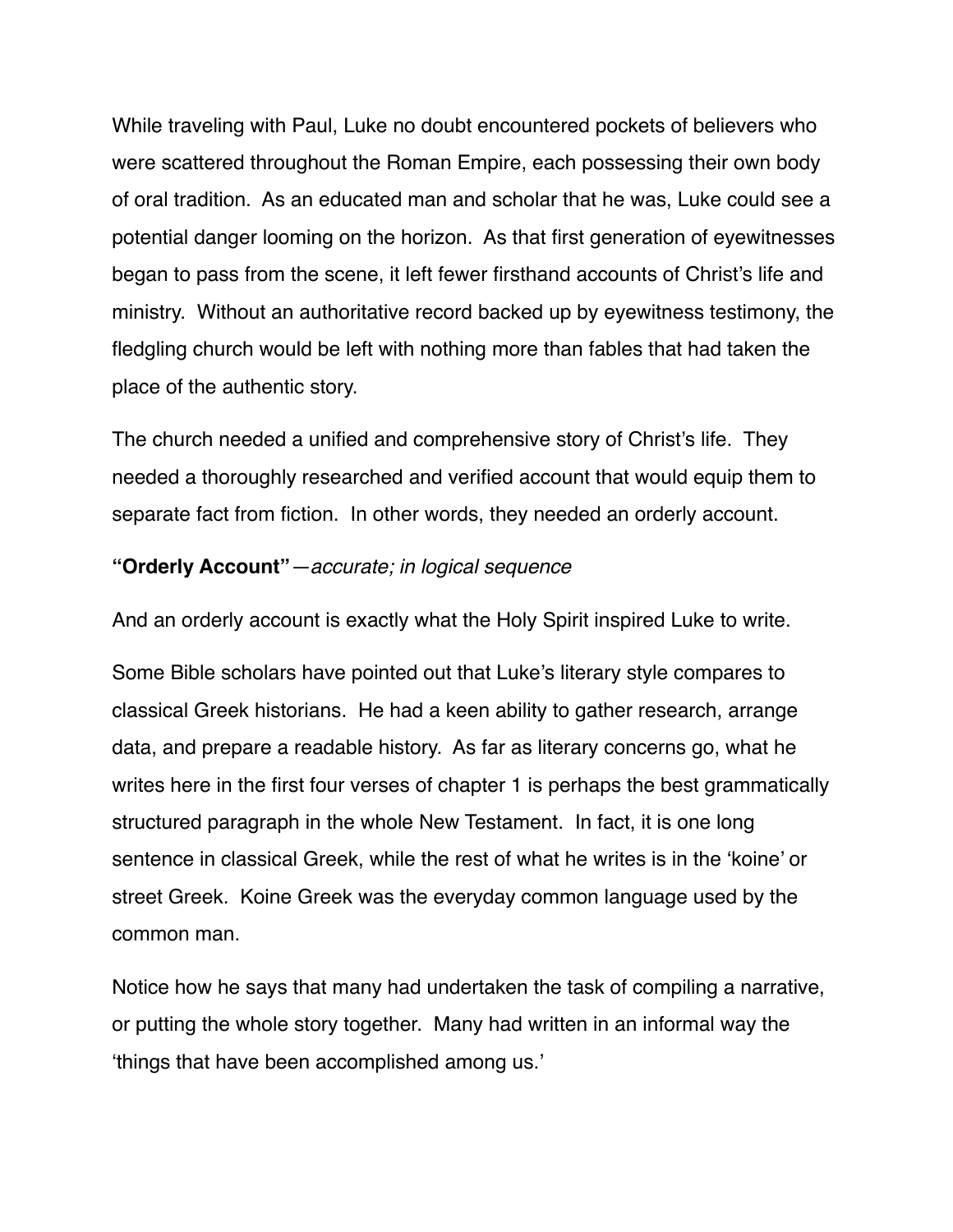### **"Accomplished"***—word that means complete fulfillment*

The gospel is the story of what Christ has accomplished through His finished work. All of the world's religions can be reduced to two categories: 1) the religion of human achievement, 2) the religion of divine accomplishment. Christianity alone is in the second category!

As he traveled, Luke would have had the distinct privilege and skill of interviewing those who from the beginning were what he called 'eyewitnesses' and 'ministers of the Word.'

**"Eyewitnesses"***—same word we get 'autopsy' from; only time this word is used in the NT*

Luke compiled his narrative by interviewing the people who knew Jesus the best. He spent time with people who saw Him eat, who heard Him teach, and who saw Him work miracles. He sat down with those who were the firsthand eyewitnesses to the crucifixion and resurrection.

All of us know the value of eyewitness testimony. The evidence that supports the gospel is staggering.

**Sir Edward Clarke***—"As a lawyer I have made a prolonged study of the evidences…For me, the evidence is conclusive, and over and over again in the high court I have secured the verdict on evidence not nearly so compelling… evidence for the resurrection is of this class, and as a lawyer I accept it unreservedly as the testimony of truthful men to facts they were able to substantiate."*

In 1 Corinthians 15, Paul's repeated use of the phrase "He was seen" illustrates this truth. Just how was He seen and by whom was He seen? Paul says: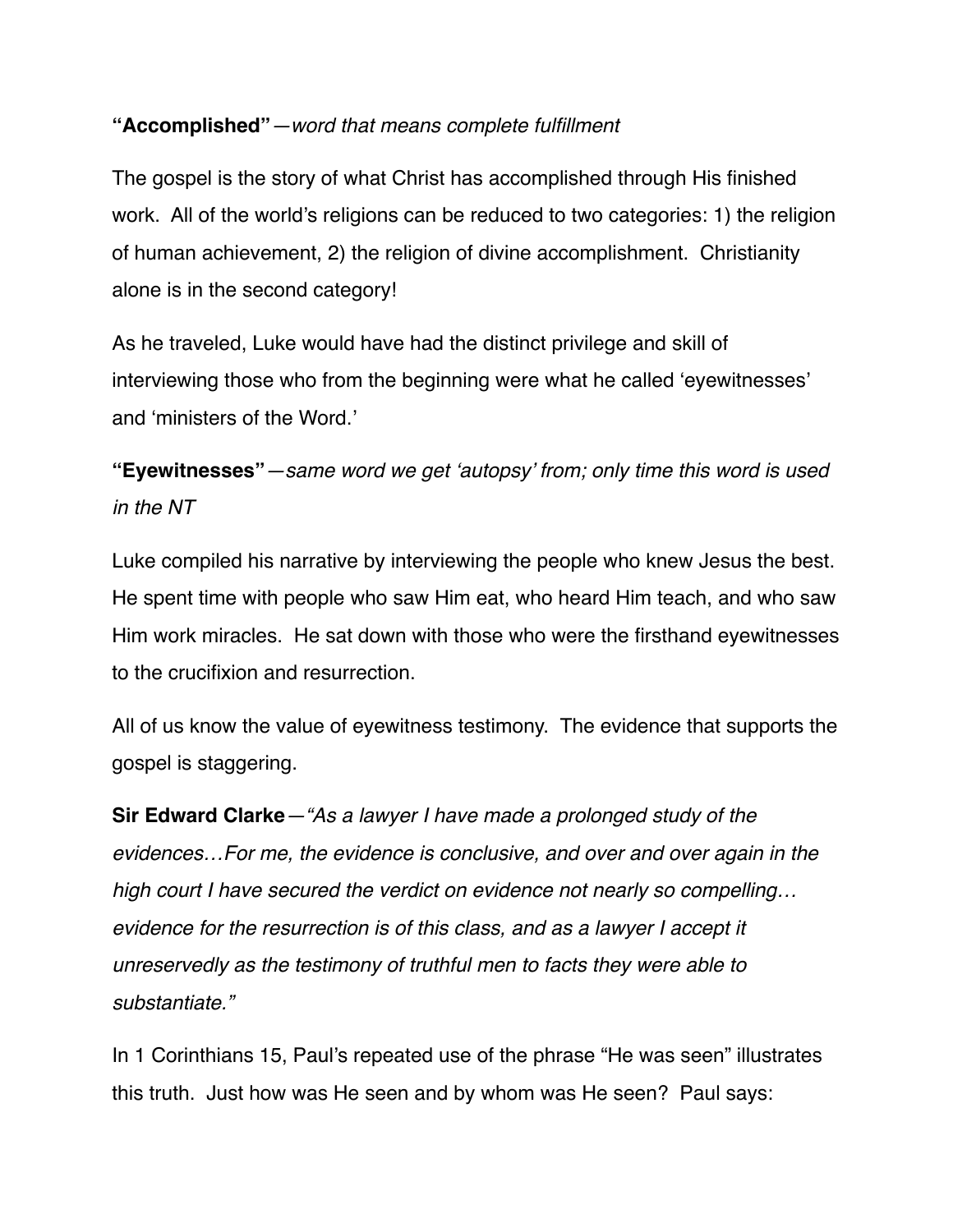- **•** He was seen by His close friends
- **•** He was seen by His disciples
- **•** He was seen by His immediate family
- **•** He was seen by His enemy

When Paul stood before King Agrippa, he appealed to the logic of eyewitness testimony.

**Acts 26:26—"For the king knows about these things, and to him I speak boldly. For I am persuaded that none of these things has escaped his notice, for this has not been done in a corner."**

The apostles and early church claimed to have seen Jesus after His resurrection. Can we trust their testimony?

**Charles Hodge***—"As the resurrection of Christ is an historical fact, it is to be proved by historical evidence. The apostle therefore appeals to the testimony of competent witnesses…"* 

Diligent student and scholar that he was, Luke sat down with eyewitnesses and compiled his record. His story isn't based on unsubstantiated claims, but upon eyewitness testimony.

### **2. COLLECTION of the facts (1:3)**

*"it seemed good to me also, having followed all things closely for some time past, to write an orderly account for you, most excellent Theophilus…"*

As a careful historian, Luke meticulously interviewed those who were firsthand eyewitnesses. He had followed their story for quite some time, having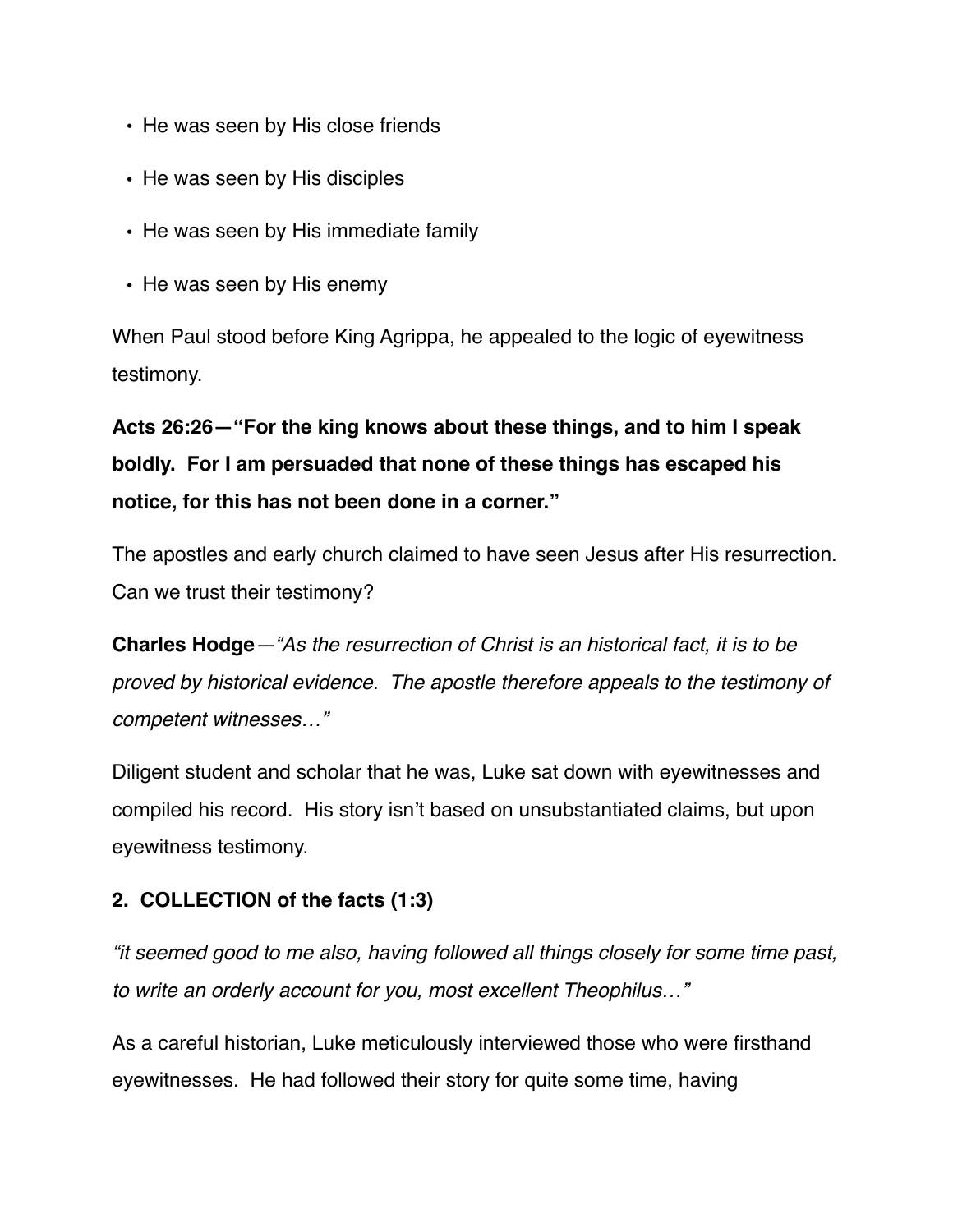determined that he would serve the church by providing an orderly account. Notice that he addresses his book to someone known as…

**"Theophilus"***—lover of God; could be symbolic or proper name of some Roman official; not uncommon for writers to have a financier* 

It was only when he had gathered the facts that he sat down and began to write.

**Charles Swindoll***—A good historian does not merely assemble facts and then string them together. A good historian tells us a story, usually for a specific purpose. He or she must choose which information to include and what data to leave out. Then the historian must organize and arrange the facts to paint an accurate, compelling, memorable, and useful picture of what occurred."*

By his own admission, Luke essentially has been an investigative journalist on a mission to provide a clear and accurate report of the life and ministry of Jesus.

Are you familiar with the term 'investigative journalism?'

Investigative journalism is a form of journalism in which reporters deeply investigate a single topic of interest, such as serious crimes, political corruption, or corporate abuses. An investigative journalist may spend months or years researching and preparing a report.

As a researcher, how did Luke go about collecting the facts to compile his narrative? Look at what he says in verse 3:

*"…having followed all things closely for some time past,"*

In Greek, it literally reads, "having followed for some time past all things closely." (Method, Depth, Subject, Quality)

The method of his study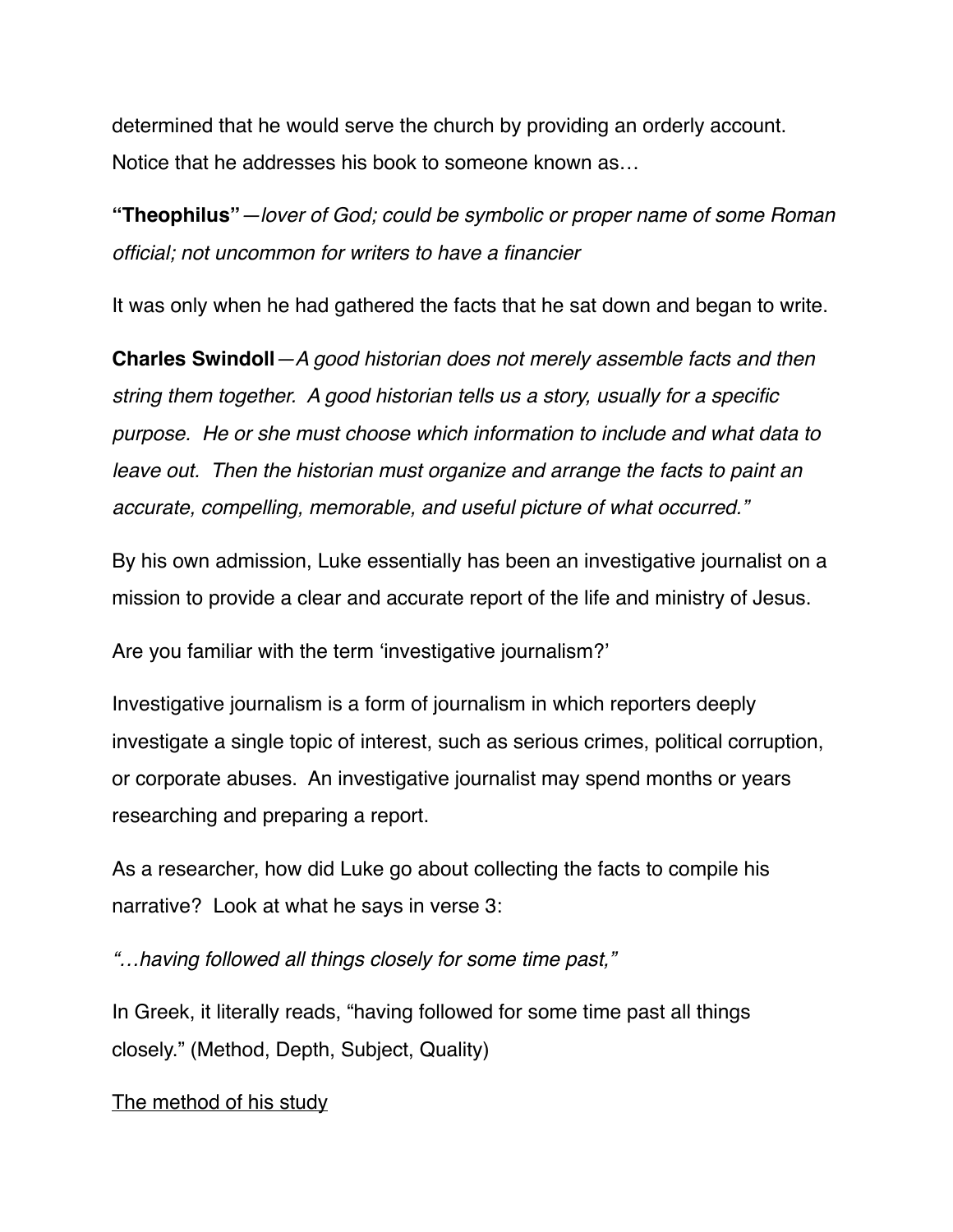# **"Having Followed"***—closely following the progress of certain events with keen interest; careful investigation*

Luke is simply saying that all of the work that he will go on to present in his narrative is the fruit of investigation. He is not writing on mere speculation. It is not an opinion piece. No, he is a careful and meticulous investigator.

### The depth of his study

# **"For Some Time Past"***—literally means from the beginning; from on high or from above*

He extensively researched the events surrounding the life and ministry of Jesus, going all the way back to the beginning. Luke provides us with the most detailed account of Christ's birth.

Luke records intimate details of what both Elizabeth and Mary were feeling when finding out that they were to give birth to important children. During the apostle Paul's two year imprisonment in Caesarea, Luke could very well have interviewed those in the Jerusalem church who knew Jesus such as immediate family members, including the apostles as well as Mary herself. They would no doubt have vividly remembered everything that Jesus said and did.

### The subject of his study

## **"All Things"***—means he looked at everything*

He is telling us what he carefully investigated. He looked at everything. He examined all the events, even going all the way back to the events surrounding Jesus' birth, His ministry and miracles, and His death and resurrection. And given his associations in the church, he was well qualified to make such inquiries.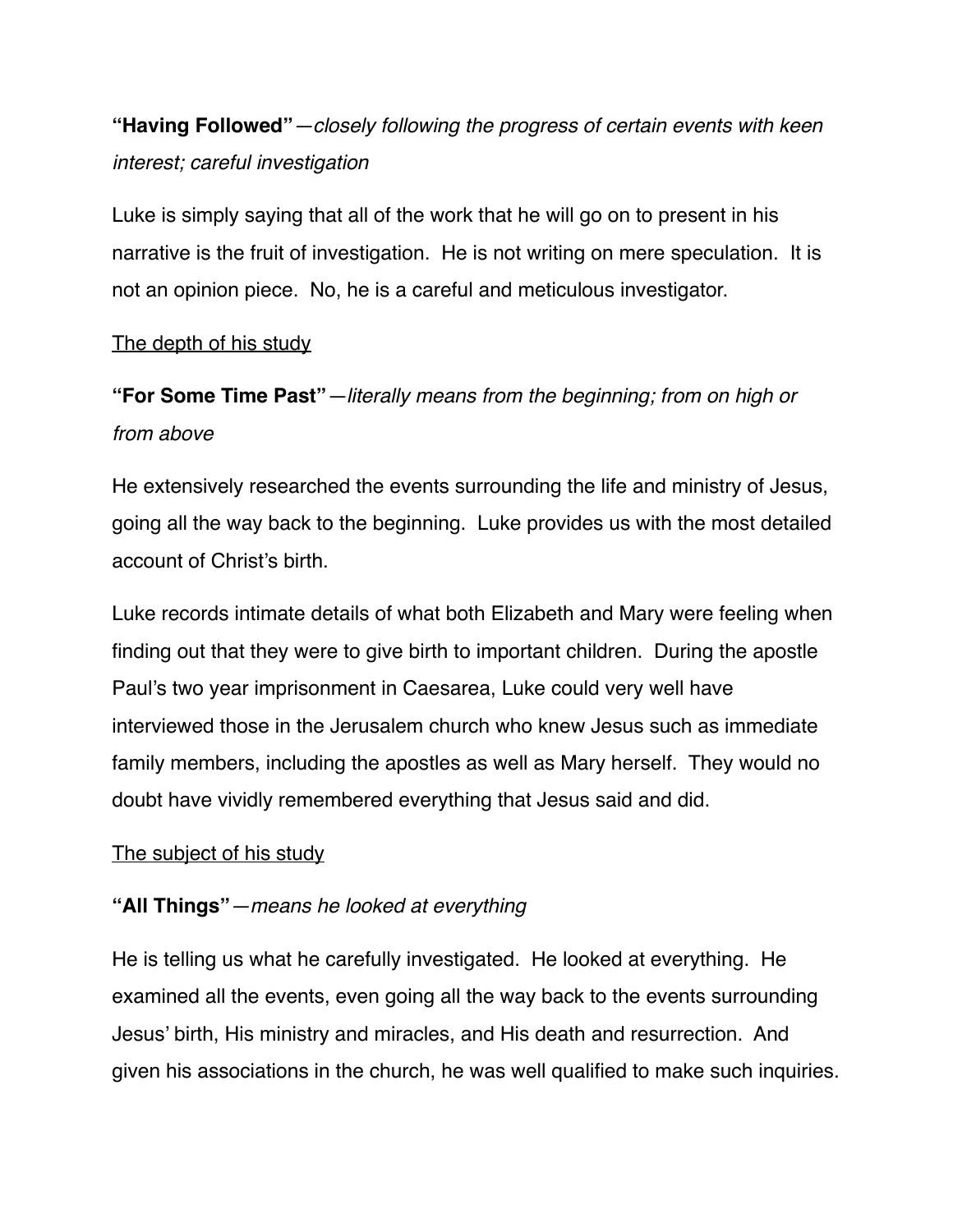**Darrell Bock***—"We should not think of Luke as a student locked up in a library, especially since written material was so rare in the ancient world. Here was an inquiring student who took in whatever he could, oral or written."*

## The quality of study

## **"Closely"***—word means carefully*

Luke was no slouchy student! He left no stone unturned. He wrote his gospel record so that his readers could have an accurate narrative of the life, ministry, and message of Jesus Christ. He carefully researched his material by interviewing eyewitnesses. And most important of all is that he did this under the direction of the Holy Spirit. Above and beyond all his research was the inspiration of God's Spirit who provided the supernatural dynamic to what Luke writes.

And so he says, "I carefully investigated these matters closely from their beginning." What Luke says here as he begins his gospel account reminds us that we can have complete confidence in the testimony of Scripture.

He even says that this is the purpose and goal of his gospel. Notice what he writes in verse 4.

## **3. CERTAINTY of the truth (1:4)**

*"that you may have certainty concerning the things you have been taught."*

The NAS translates it, "so that you may know the exact truth about the things you have been taught."

Luke wrote his gospel so that 'Theophilus' and all who are like him can have certainty of the truth. The word speaks of a confident assurance.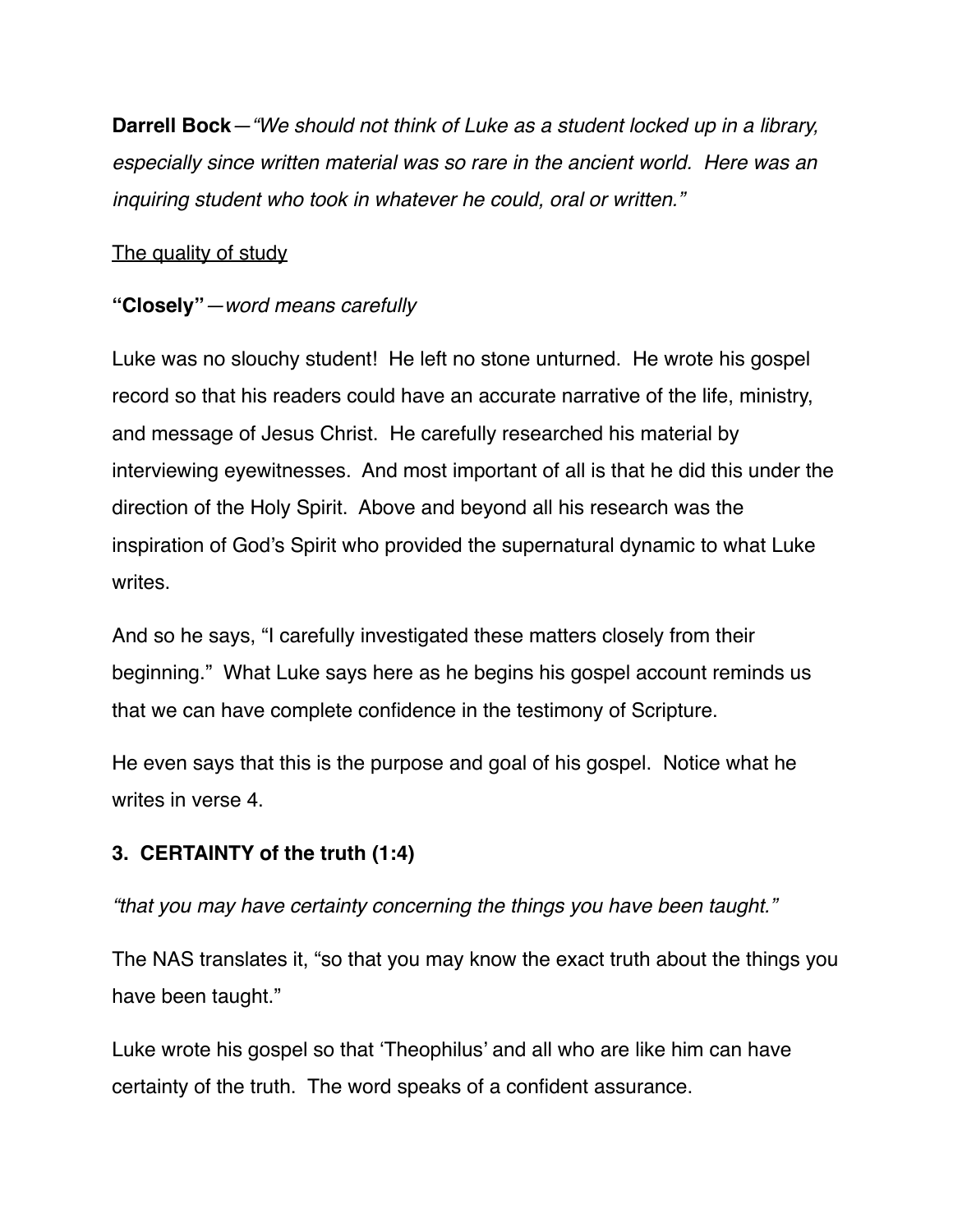**"That You May Have Certainty"***—to discern something clearly and distinctly as true and valid; recognize reliability*

Luke is saying, "I have provided you with a precise and accurate account of Christ's life so that you can be certain."

In fact, that word 'certain' appears last in the original language for the sake of emphasis. Luke knew all too well that an accurate telling of the story of Jesus would produce certain faith in those who listened to its truth.

Without an accurate and reliable record of what Jesus said and did, we would have no basis for what we believe. Any faith that separates itself from authoritative truth will shift with the prevailing winds of popular opinion. Eventually it will collapse like a house of cards when it gets battered by the storms of adversity.

Are you a confident follower of Jesus? There are a lot of things in life that we are unsure about. There is plenty of uncertainty in life, isn't there? For instance:

- I'm not sure that I will always have a clean bill of health
- I'm not sure that I won't have a financial reversal
- I'm not sure that the ground beneath me won't shake

I'm sure that I will die one day, but I'm not sure when that day will be. There are a lot of things in life that we are unsure about, but let me tell you something—the truth of God's Word is not one of them! Luke wrote his gospel so we can be assured of the truth.

### Application:

• Be confident in what you read!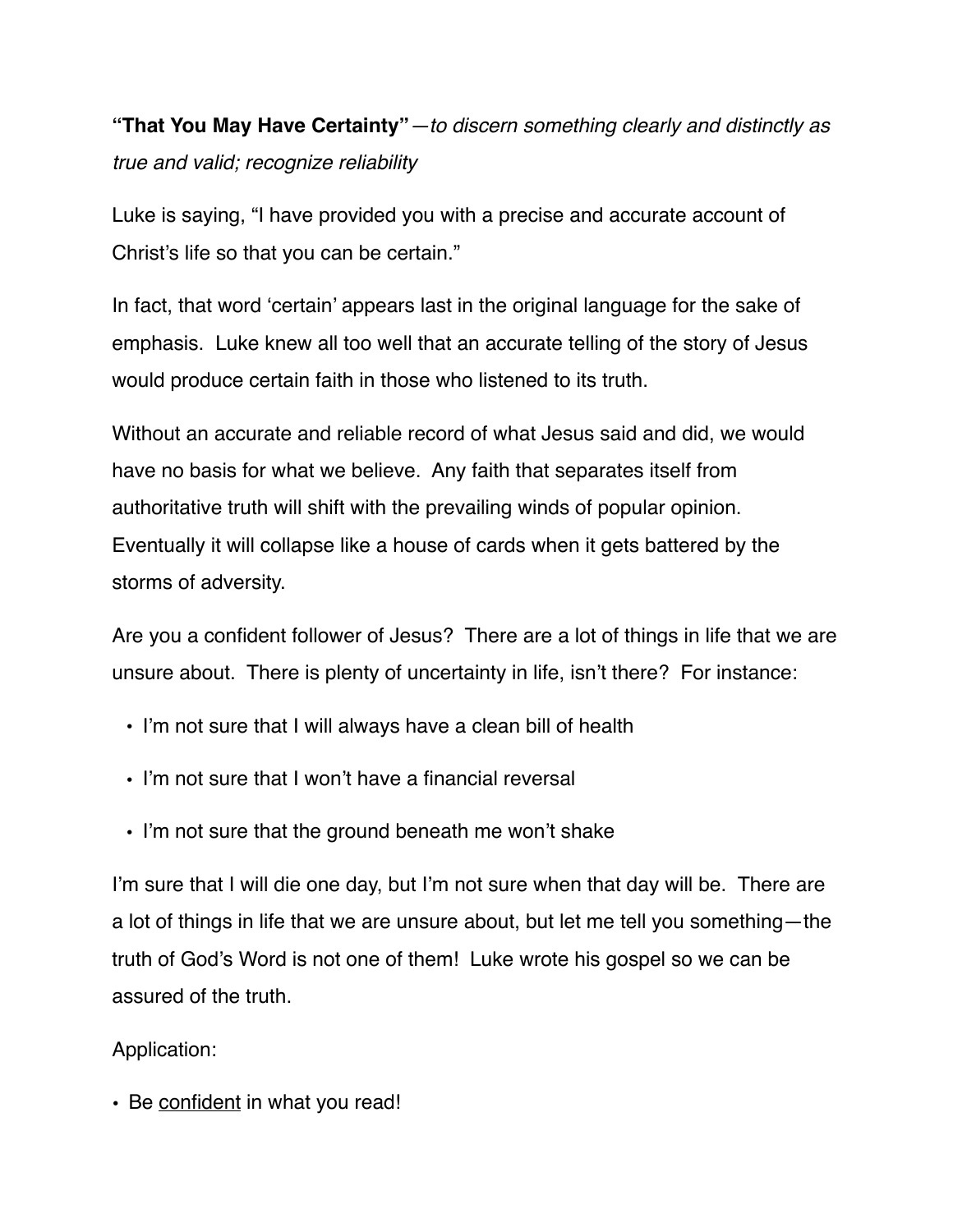The gospel isn't some untested theory, some random idea. The Word of God is tested, tried, and true. Luke should encourage you to be a confident student of Scripture.

**2 Peter 1:19—"We have also a more sure word of prophecy, to which you will do well to pay attention as to a lamp shining in a dark place…"**

**Romans 15:4—"For whatever was written in former days was written for our instruction, that through endurance and through the encouragement of the Scriptures we might have hope."**

• Be certain of what you believe!

It is important that Christians live with assurance of what they believe. Luke says that you and I can have certainty of the things we have been taught.

**1 Corinthians 15:58—"Therefore, my beloved brothers, be steadfast, immovable, always abounding in the work of the Lord, knowing that in the Lord your labor is not in vain."**

• Be clear in what you proclaim!

We must be confident in what we read and certain of what we believe so that we can be clear in what we preach to others. A Christian who isn't confident in his or her faith won't be very fruitful in passing along that faith to others.

Luke shows us how people like you and me, people who have fumbled the ball, who have messed up lives, can have hope and confidence in a Savior like Jesus Christ. Luke portrays Jesus as the Perfect Son of Man, the Bread of Life laid in a manger, the Great Physician who heals the sick, the One and only Sacrifice for sinners. He describes the Man, Ministry, and Message in vivid detail. As we journey with Jesus in Luke's gospel, we'll crisscross the Judean countryside with